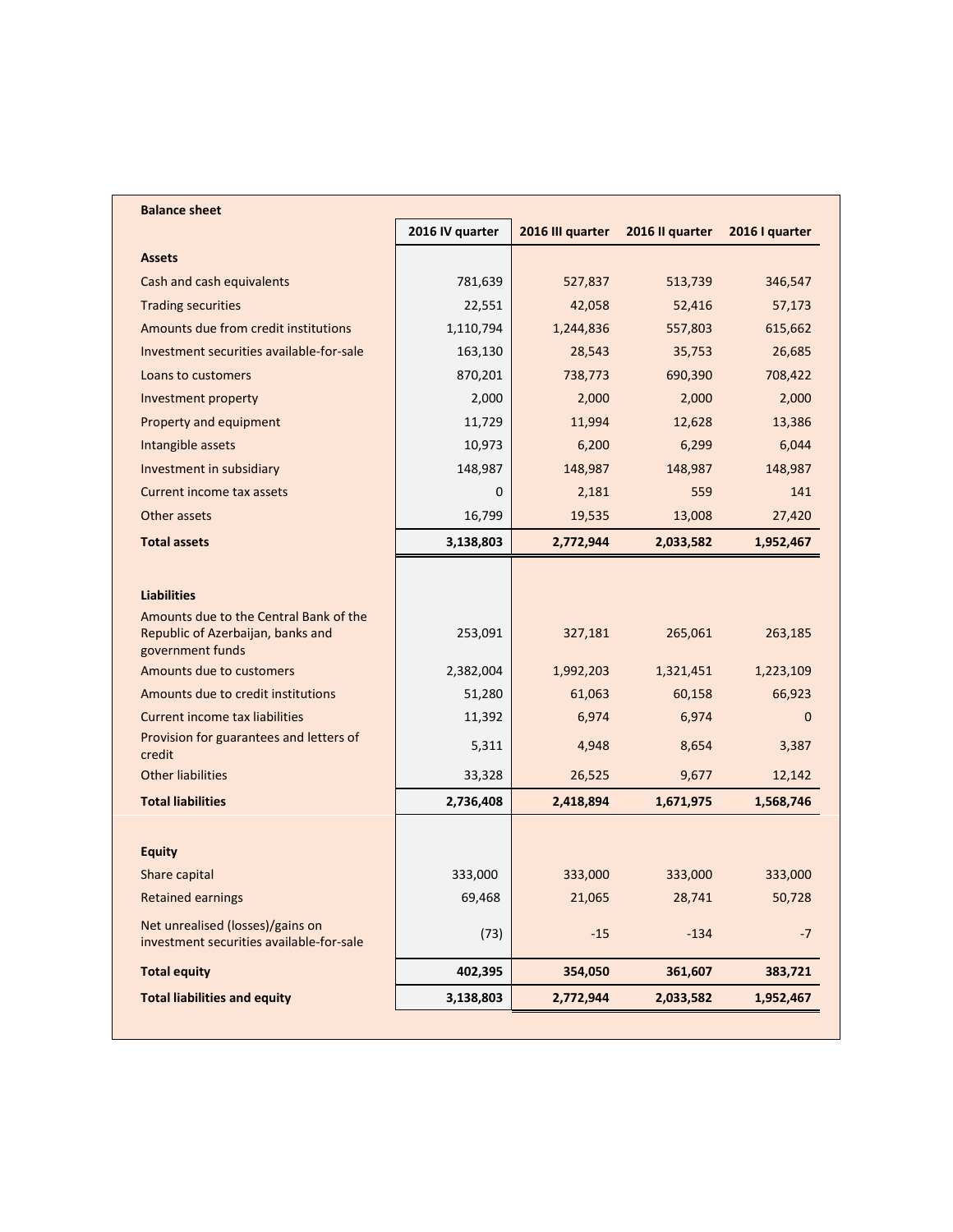## **Profit and loss statement**

|                                             | 2016 IV<br>quarter | <b>2016 III</b><br>quarter | 2016 II<br>quarter | 20161<br>quarter | Year      |
|---------------------------------------------|--------------------|----------------------------|--------------------|------------------|-----------|
| Interest income                             | 37,849             | 27,288                     | 24,509             | 25,107           | 114,753   |
| Interest expense                            | $-12,530$          | $-9,534$                   | $-8,846$           | $-7,790$         | $-38,700$ |
|                                             |                    |                            |                    |                  | 0         |
| <b>Net interest income</b>                  | 25,319             | 17,754                     | 15,663             | 17,317           | 76,053    |
| <b>Provisions</b>                           | 24,657             | $-31,123$                  | $-18,207$          | 2,656            | $-22,017$ |
| Net interest income after provision for     |                    |                            |                    |                  |           |
| impairment of interest bearing assets       | 49,977             | $-13,369$                  | $-2,544$           | 19,973           | 54,037    |
|                                             |                    |                            |                    |                  | 0         |
| Net fee and commission income               | 5,682              | 5.195                      | 5,622              | 5,048            | 21,547    |
| Net gains from securities                   | $-3,018$           | $-1,091$                   | 2,925              | $-84$            | $-1,268$  |
| Net gains/(losses) from foreign currencies: | 19,511             | 10,848                     | 5,554              | 20,526           | 56,439    |
| Other income                                | 21                 | 8                          | 26                 | 57               | 112       |
| <b>Non-interest income</b>                  | 22,197             | 14,960                     | 14,127             | 25,547           | 76,831    |
|                                             |                    |                            |                    |                  | $\Omega$  |
| <b>Personnel expenses</b>                   | $-5,677$           | $-4,524$                   | $-6.484$           | $-4,497$         | $-21,182$ |
| General and administrative expenses         | $-7,640$           | $-3,534$                   | $-13,139$          | $-2,740$         | $-27,053$ |
| Depreciation and amortisation               | $-1,217$           | $-1,244$                   | $-1,253$           | $-1,350$         | $-5,064$  |
| <b>Non-interest expenses</b>                | $-14,534$          | $-9,302$                   | $-20,876$          | $-8,587$         | $-53,299$ |
|                                             |                    |                            |                    |                  | 0         |
| (Loss)/profit before income tax expense     | 57,639             | $-7,711$                   | $-9,293$           | 36,933           | 77,568    |
| Income tax expense                          | $-9,235$           | 35                         | $-7,282$           | $-29$            | $-16,511$ |
| Net (loss)/profit for the year              | 48,404             | $-7,676$                   | $-16,575$          | 36,904           | 61,057    |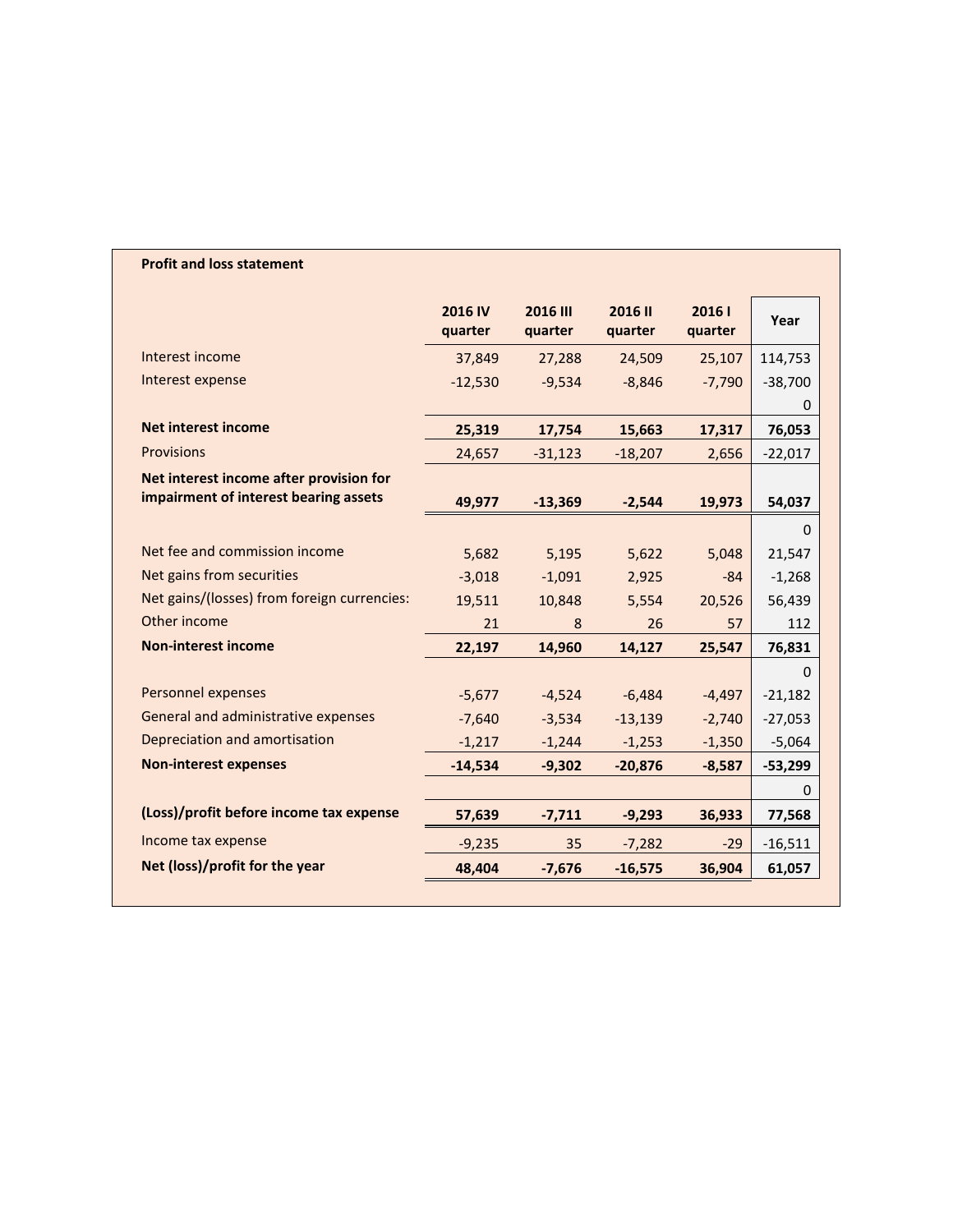|                                                                                            | 2016 IV<br>quarter | <b>2016 III</b><br>quarter | 2016 II<br>quarter | 20161<br>quarter | Year       |
|--------------------------------------------------------------------------------------------|--------------------|----------------------------|--------------------|------------------|------------|
| <b>Cash flows from operating activities</b>                                                |                    |                            |                    |                  |            |
| Interest received                                                                          | 29,979             | 23,387                     | 23,274             | 20,768           | 97,408     |
| Interest paid                                                                              | $-11,793$          | $-7,981$                   | $-7,997$           | $-6,902$         | $-34,673$  |
| Net fees received                                                                          | 5,682              | 5,195                      | 5,622              | 5,048            | 21,547     |
| Realised gains less losses from dealing in                                                 |                    |                            |                    |                  |            |
| foreign currencies<br>Personnel expenses paid                                              | 19,511             | 10,848                     | 5,554              | 20,526           | 56,439     |
| General and administrative expenses paid                                                   | $-5,677$           | $-4,524$                   | $-6,484$           | $-4,497$         | $-21,182$  |
|                                                                                            | $-7,640$           | $-3,534$                   | $-13,139$          | $-2,740$         | $-27,053$  |
| Other operating received/(paid)                                                            | $-2,996$           | $-1,083$                   | 2,951              | $-27$            | $-1,155$   |
| Cash flows from operating activities before<br>changes in operating assets and liabilities | 27,065             | 22,308                     | 9,781              | 32,176           | 91,330     |
| Net (increase)/decrease in operating assets                                                |                    |                            |                    |                  |            |
| <b>Trading securities</b>                                                                  | 19,507             | 10,358                     | 4,757              | $-4,034$         | 30,588     |
| Amounts due from credit institutions                                                       | 134,042            | $-687,033$                 | 57,859             | $-94,383$        | $-589,515$ |
| Loans to customers                                                                         | $-106,771$         | $-79,506$                  | $-175$             | $-49$            | $-186,501$ |
| Other assets                                                                               | 2,736              | $-6,527$                   | 14,412             | $-14,191$        | $-3,570$   |
| Net increase/(decrease) in operating liabilities                                           |                    |                            |                    |                  |            |
| Amounts due to the Central Bank of the                                                     |                    |                            |                    |                  |            |
| Republic of Azerbaijan, banks and government<br>funds                                      | $-74,090$          | 62,120                     | 1,876              | $-45,060$        | $-55,154$  |
| Amounts due to customers                                                                   | 389,801            | 670,752                    | 98,342             | $-139,405$       | 1,019,490  |
| Amounts due to credit institutions                                                         | $-9,783$           | 905                        | $-6,765$           | $-26,889$        | $-42,532$  |
| <b>Other liabilities</b>                                                                   | 14,242             | 15,626                     | 3,062              | 3,683            | 36,613     |
| Net cash from/(used in) operating activities                                               |                    |                            |                    |                  |            |
| before income tax                                                                          | 396,750            | 9,003                      | 183,148            | $-288,152$       | 300,749    |
| Income tax paid                                                                            | $-2,635$           | $-1,587$                   | $-726$             | 117              | $-4,831$   |
| Net cash from/(used in) operating activities                                               | 394,115            | 7,416                      | 182,422            | $-288,035$       | 295,918    |
|                                                                                            |                    |                            |                    |                  |            |
| <b>Cash flows from investing activities</b>                                                |                    |                            |                    |                  |            |
| Net cashflow from AFS                                                                      | $-134,587$         | 7,210                      | $-9,068$           | $-25,436$        | $-161,881$ |
| Net cashflow from PPE                                                                      | $-953$             | $-610$                     | $-495$             | $-906$           | $-2,964$   |
| Net cashflow from intangible                                                               | $-4,773$           | 99                         | $-255$             | $-1,271$         | $-6,200$   |
| Net cash (used in)/from investing activities                                               | $-140,313$         | 6,699                      | $-9,818$           | $-27,613$        | $-171,045$ |
|                                                                                            |                    |                            |                    |                  |            |
| <b>Cash flows from financing activities</b>                                                |                    |                            |                    |                  |            |
| Dividends paid                                                                             | $\mathbf{0}$       | $\mathbf{0}$               | $-5,412$           | $\pmb{0}$        | $-5,412$   |
| <b>Net cash from financing activities</b>                                                  | $\mathbf 0$        | $\mathbf 0$                | $-5,412$           | $\mathbf 0$      | $-5,412$   |
|                                                                                            |                    |                            |                    |                  |            |
| Net increase/(decrease) in cash and cash<br>equivalents                                    | 253,802            | 14,115                     | 167,192            | $-315,648$       | 119,461    |
| Cash and cash equivalents, beginning                                                       | 527,837            | 513,739                    | 346,547            | 662,195          | 662,195    |
| Cash and cash equivalents, ending                                                          | 781,639            | 527,837                    | 513,739            | 346,547          | 781,639    |